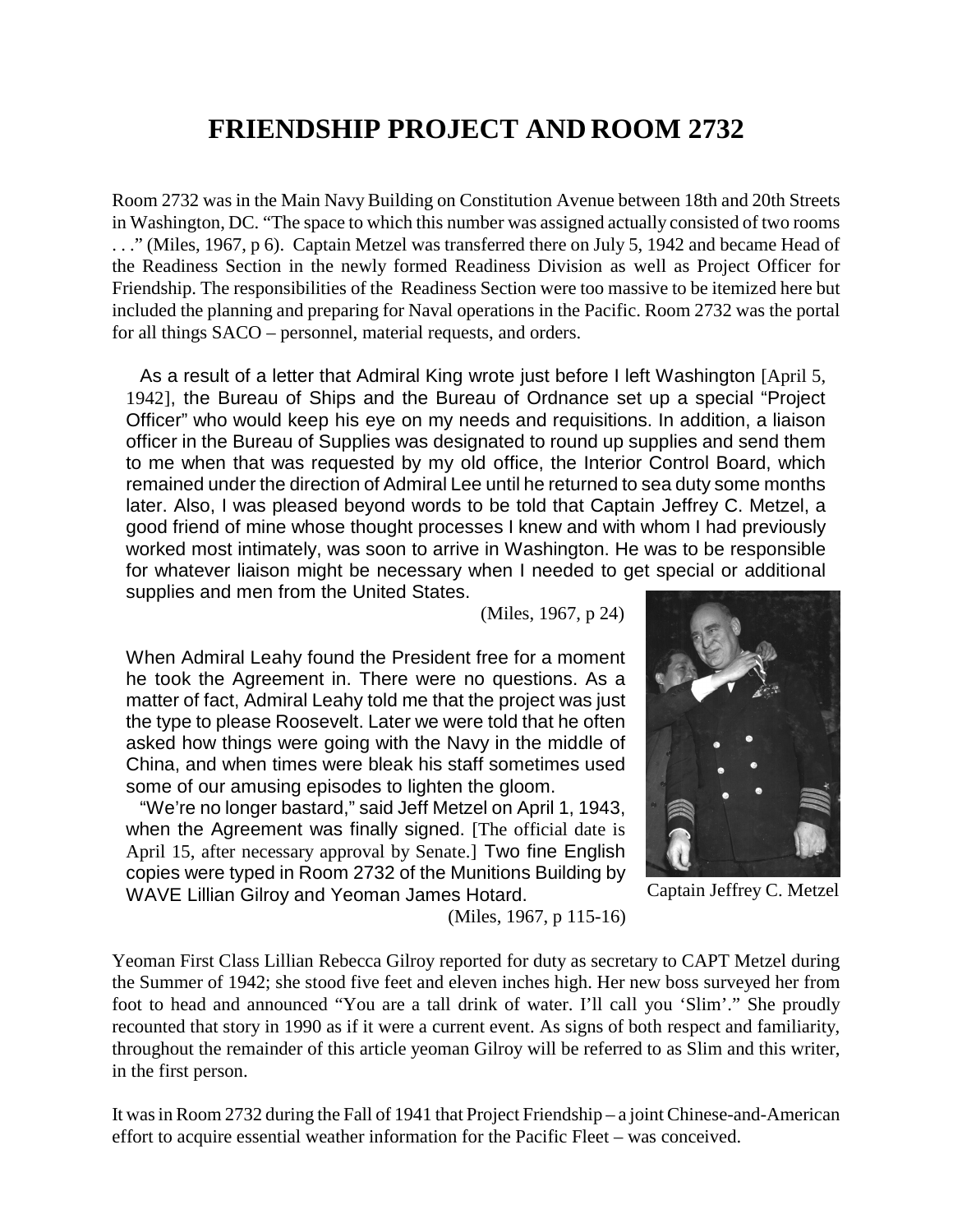

Yeoman First Class L. R. "Slim" Gilroy, 1943. Photo courtesy of D. M. Knapp.

signed papers to send their paychecks home, brought their wills up to date, and were sworn to secrecy concerning all future activities. Very few knew that they were heading for China; many did not learn that fact until they reached Australia, or maybe even India. The journey often lasted at least two months and usually included trains, ships, and a plane for the stretch over the "hump".

Most recalled encountering Yeoman James Hotard (not a SACO hand) as they passed through Room 2732; few remembered meeting Slim. But she knew them and affectionately called them "the boys". At one convention Bill Bartee wondered why he did not remember her and Slim replied "I remember you. It was supposed to be a oneway looking glass."

By the end of June, 1942, Generalissimo Chiang Kai-shek suggested that Project Friendship, which had been expanded in concept by Gen. Tai Li and CDR Miles, be given a more distinguished and encompassing name. Thus SACO (Sino-American Cooperative Organization) became an official entity. Throughout the war however, in America the outfit continued to be referred to as Project Friendship.

As a civilian Slim was a very proficient legal secretary. In her Washington billet she toiled late into the nights and weekends for CAPT Metzel. She called him "Cap'n Jeff" in non-official surroundings.

After June 1943, all potential personnel were required to score high on the Acceptance Test (it measured one's ability to cope with different living conditions and cultures and was designed by LT William D. Glenn) before being allowed to join the secret-butunnamed operation in an undisclosed location. Then all received their shots (usually at the Navy Dispensary down the street), arranged for passports,



Slim at a SACO convention in the 1970s. Photo courtesy of D. M. Knapp.